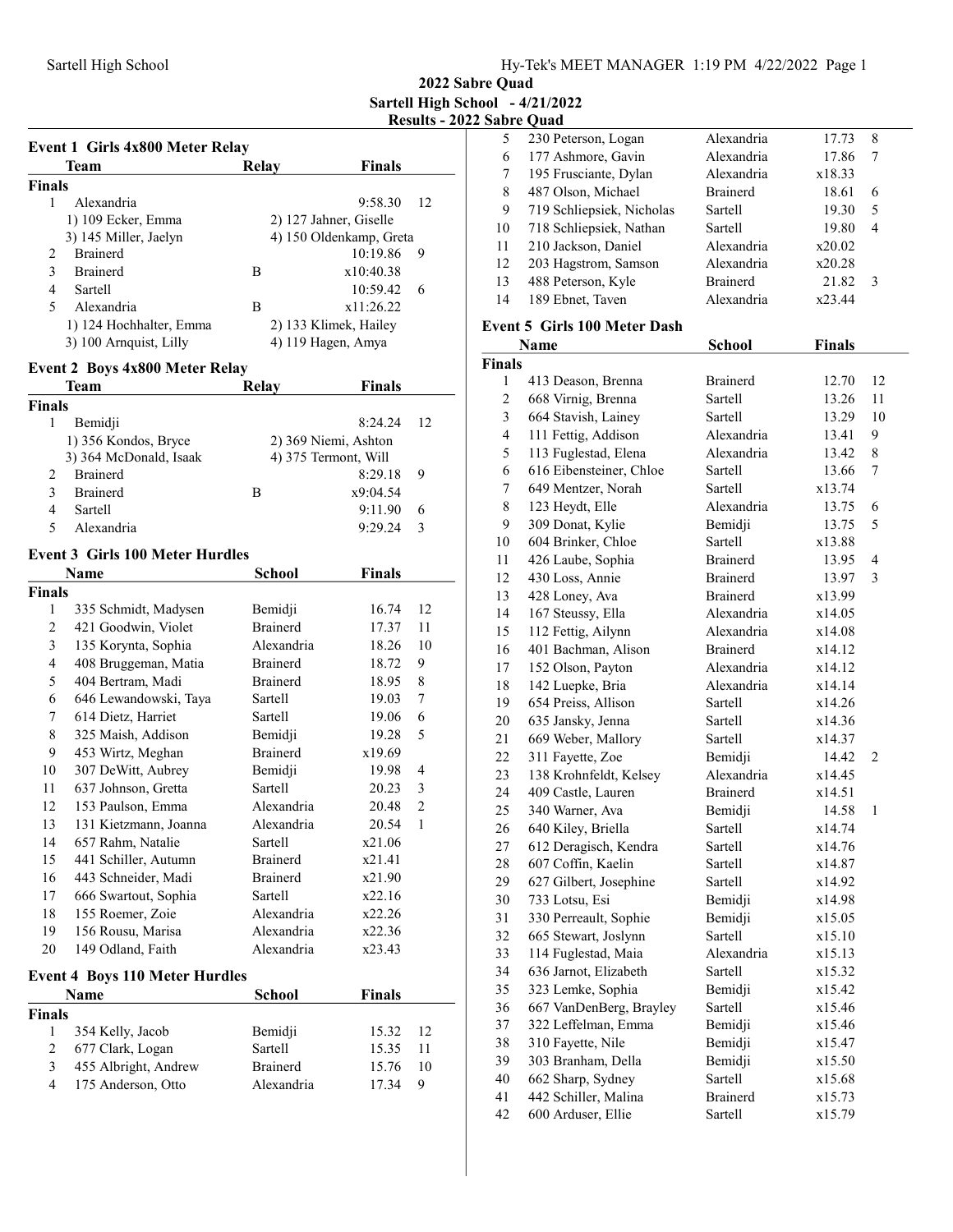2022 Sabre Quad Sartell High School - 4/21/2022 Results - 2022 Sabre Quad

|                | Finals  (Event 5 Girls 100 Meter Dash) |                 |               |                |
|----------------|----------------------------------------|-----------------|---------------|----------------|
|                | Name                                   | <b>School</b>   | <b>Finals</b> |                |
| 43             | 419 Fjeld, Lily                        | <b>Brainerd</b> | x15.80        |                |
| 44             | 621 Fimrite, Maycee                    | Sartell         | x15.82        |                |
| 45             | 606 Burns, Caitlyn                     | Sartell         | x16.01        |                |
| 46             | 314 Jansen-Grenz, Madiso               | Bemidji         | x16.03        |                |
| 47             | 651 Nienaber, Makayla                  | Sartell         | x16.10        |                |
| 48             | 608 Cusipag, Mckinzie                  | Sartell         | x16.19        |                |
| 49             | 405 Biermaier, Anastasiia              | Brainerd        | x16.68        |                |
| 50             | 317 Karger, Ridley                     | Bemidji         | x17.51        |                |
| 51             | 121 Hanson, Anna                       | Alexandria      | x17.93        |                |
| 52             | 331 Peters, Cailtyn                    | Bemidji         | x18.92        |                |
|                | <b>Event 6 Boys 100 Meter Dash</b>     |                 |               |                |
|                | Name                                   | <b>School</b>   | <b>Finals</b> |                |
| Finals         |                                        |                 |               |                |
| 1              | 480 MacLaughlin, Dillon                | <b>Brainerd</b> | 11.12         | 12             |
| $\mathfrak{2}$ | 187 Doumbia, Christian                 | Alexandria      | 11.30         | 11             |
| 3              | 180 Becker, Venald                     | Alexandria      | 11.51         | 10             |
| $\overline{4}$ | 703 McClellan, Ethan                   | Sartell         | 11.61         | 9              |
| 5              | 227 Negen, Trey                        | Alexandria      | 11.65         | 8              |
| 6              | 206 Heydt, William                     | Alexandria      | x11.96        |                |
| 7              | 702 McClellan, Andrew                  | Sartell         | 11.96         | 7              |
| $\,$ 8 $\,$    | 722 Studer, Brenden                    | Sartell         | 12.04         | 6              |
| 9              | 715 Reggin, Andrew                     | Sartell         | x12.04        |                |
| 10             | 214 Johnson, Matthew                   | Alexandria      | x12.07        |                |
| 11             | 368 Newby, Seth                        | Bemidji         | 12.11         | 5              |
| 12             | 685 Hentges, Cole                      | Sartell         | x12.12        |                |
| 13             | 721 Stebbins, Baylor                   | Sartell         | x12.14        |                |
| 14             | 204 Hennen, Walker                     | Alexandria      | x12.15        |                |
| 15             | 198 Gorghuber, Mason                   | Alexandria      | x12.16        |                |
| 16             | 229 Olson, Dane                        | Alexandria      | x12.17        |                |
| 17             | 489 Pikula, Charlie                    | <b>Brainerd</b> | 12.17         | 4              |
| 18             | 241 Taiwo, Fiyin                       | Alexandria      | x12.17        |                |
| 19             | 494 Siebolds, Preston                  | <b>Brainerd</b> | 12.31         | 3              |
| 20             | 357 Kurschner, Alex                    | Bemidji         | 12.44         | $\overline{c}$ |
| 21             | 205 Heydt, Macklen                     | Alexandria      | x12.44        |                |
| 22             | 686 Hill, Elias                        | Sartell         | x12.48        |                |
| 23             | 349 Fredriksen-Holm, Trei              | Bemidji         | 12.53         | 1              |
| 24             | 678 Congdon, Marcus                    | Sartell         | x12.54        |                |
| 25             | 704 Miller, Shereef                    | Sartell         | x12.61        |                |
| 26             | 374 Tate-Beaulieu, Ontario             | Bemidji         | x12.64        |                |
| 27             | 192 Flaten, Andrew                     | Alexandria      | x12.68        |                |
| 28             | 680 Freese, Tyler                      | Sartell         | x12.72        |                |
| 29             | 457 Baumann, Sean                      | Brainerd        | x12.79        |                |
| 30             | 370 Puschinsky, Brandon                | Bemidji         | x12.84        |                |
| 31             | 724 Ulloa-Vinje, Owen                  | Sartell         | x12.92        |                |
| 32             | 222 McDaniels, Jasper                  | Alexandria      | x12.94        |                |
| 33             | 727 Weber, Benjamin                    | Sartell         | x12.98        |                |
| 34             | 367 Nelson, Alex                       | Bemidji         | x13.00        |                |
| 35             | 731 Wollak, Aaron                      | Sartell         | x13.00        |                |
| 36             | 725 Vos, Matthew                       | Sartell         | x13.13        |                |
| 37             | 176 Andreasen, Trevon                  | Alexandria      | x13.22        |                |
| 38             | 212 Jensen, Owen                       | Alexandria      | x13.24        |                |
| 39             | 470 Gabrielson, Nash                   | Brainerd        | x13.44        |                |
| 40             | 464 Deason, Taylor                     | Brainerd        | x13.51        |                |
|                |                                        |                 |               |                |

| 41 | 376 Toward, Al        | Bemidji         | x13.63 |  |
|----|-----------------------|-----------------|--------|--|
| 42 | 207 Homelvig, Bryr    | Alexandria      | x13.63 |  |
| 43 | 347 Ellis, Gemini     | Bemidji         | x13.63 |  |
|    | 44 477 Jackson, Jorey | <b>Brainerd</b> | x13.67 |  |
| 45 | 732 Wood, Miles       | Sartell         | x13.81 |  |
| 46 | 454 Adamson, Andrew   | <b>Brainerd</b> | x14.39 |  |
| 47 | 706 Moore, Nolan      | Sartell         | x14.56 |  |
|    |                       |                 |        |  |

# Event 7 Girls 4x200 Meter Relay

|               | <b>Team</b>             | Relay | <b>Finals</b>           |
|---------------|-------------------------|-------|-------------------------|
| <b>Finals</b> |                         |       |                         |
|               | Sartell                 |       | 1:51.48<br>12           |
| 2             | <b>Brainerd</b>         |       | 1:53.34<br>9            |
| 3             | Bemidji                 |       | 1:55.03<br>6            |
| 4             | Alexandria              |       | 3<br>1:56.08            |
|               | 1) 111 Fettig, Addison  |       | 2) 137 Krasky, Alison   |
|               | 3) 156 Rousu, Marisa    |       | 4) 113 Fuglestad, Elena |
| 5.            | Alexandria              | B     | x1:59.73                |
|               | 1) 112 Fettig, Ailynn   |       | 2) 152 Olson, Payton    |
|               | 3) 122 Haskamp, Jisella |       | 4) 142 Luepke, Bria     |
| 6             | Bemidji                 | Β     | x2:01.32                |
| 7             | <b>Brainerd</b>         | B     | x2:01.46                |
| 8             | Sartell                 | C     | x2:09.24                |
| 9             | Bemidji                 | C     | x2:15.65                |
|               | Sartell                 | В     | DO                      |

## Event 8 Boys 4x200 Meter Relay

|                | Team            | Relay | <b>Finals</b> |     |
|----------------|-----------------|-------|---------------|-----|
| <b>Finals</b>  |                 |       |               |     |
|                | <b>Brainerd</b> |       | 1:33.82 12    |     |
| $\mathfrak{D}$ | Alexandria      |       | 1:36.52       | - 9 |
| 3              | Bemidji         |       | 1:39.35       | - 6 |
| 4              | Alexandria      | В     | x1:41.75      |     |
| 5              | Bemidji         | В     | x1:52.21      |     |
| 6              | <b>Brainerd</b> | в     | x1:53.43      |     |

#### Event 9 Girls 1600 Meter Run

|                | Name                         | School          | <b>Finals</b> |    |
|----------------|------------------------------|-----------------|---------------|----|
| <b>Finals</b>  |                              |                 |               |    |
| 1              | 308 DeWitt, Regan            | Bemidji         | 5:26.28       | 12 |
| $\overline{c}$ | 615 Dockendorf, Madalyn      | Sartell         | 5:26.36       | 11 |
| 3              | 313 Hoffman, Mia             | Bemidji         | 5:27.16       | 10 |
| $\overline{4}$ | 424 Kennedy, Katelyn         | <b>Brainerd</b> | 5:44.00       | 9  |
| 5              | 148 Nichols, Bobbi           | Alexandria      | 5:52.93       | 8  |
| 6              | 402 Baird, Annelise          | <b>Brainerd</b> | 5:53.28       | 7  |
| 7              | 650 Nelson, Ashley           | Sartell         | 5:58.90       | 6  |
| 8              | 106 Cross, Brynn             | Alexandria      | 6:04.51       | 5  |
| 9              | 107 Delagarza, Annabella     | Alexandria      | 6:09.60       | 4  |
| 10             | 415 Doty, Nola               | <b>Brainerd</b> | 6:10.00       | 3  |
| 11             | 411 Chalupsky, Gabrielle     | <b>Brainerd</b> | x6:39.93      |    |
| 12             | 420 Gearey, Annika           | <b>Brainerd</b> | x6:56.80      |    |
|                | Event 10 Boys 1600 Meter Run |                 |               |    |
|                | Name                         | School          | <b>Finals</b> |    |
| <b>Finals</b>  |                              |                 |               |    |
|                | 183 Brault, Joel             | Alexandria      | 4:35.12       | 12 |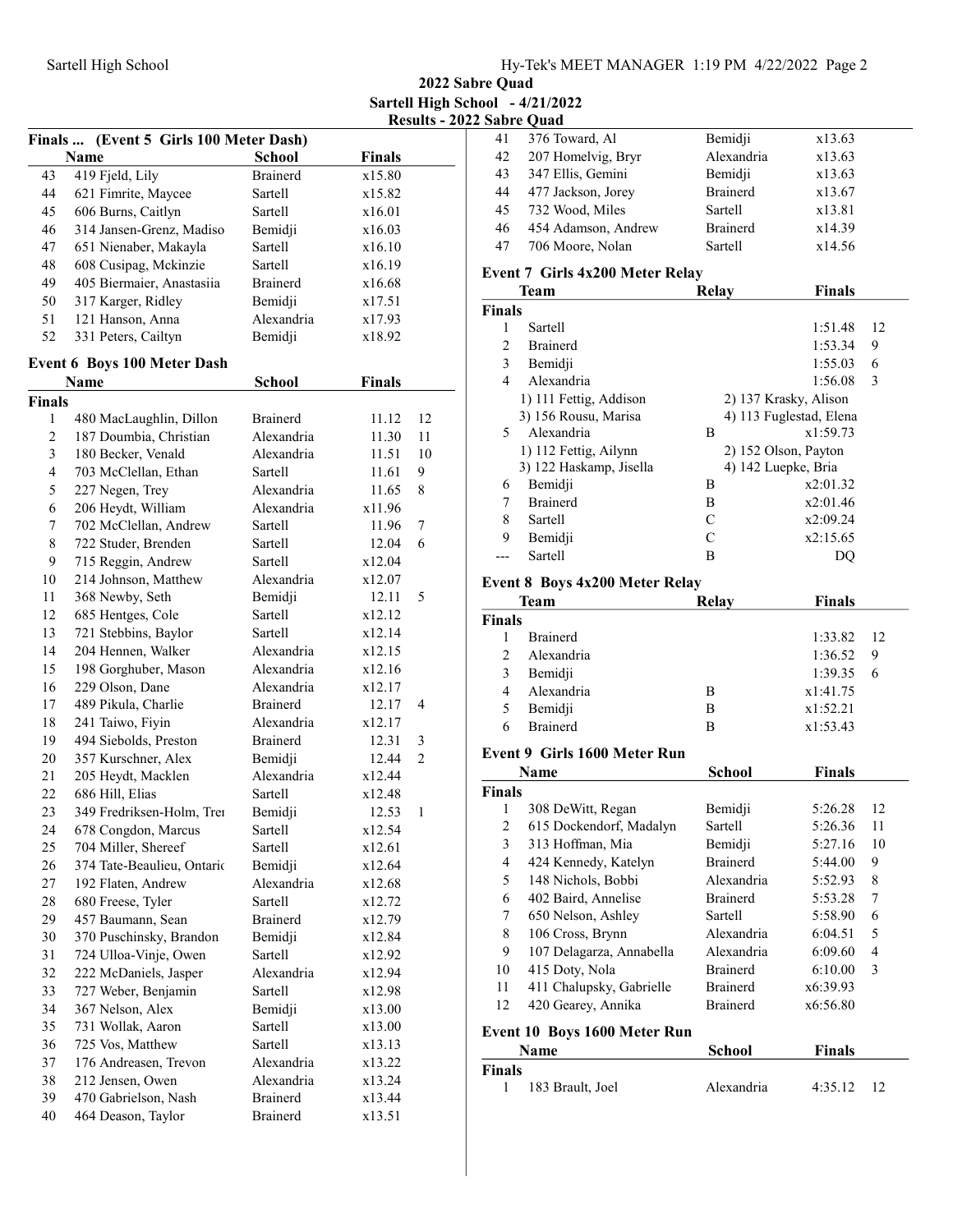2022 Sabre Quad Sartell High School - 4/21/2022 Results - 2022 Sabre Quad

| (Event 10 Boys 1600 Meter Run)<br>Finals |                                             |                      |                           |    |  |
|------------------------------------------|---------------------------------------------|----------------------|---------------------------|----|--|
|                                          | Name                                        | <b>School</b>        | <b>Finals</b>             |    |  |
| 2                                        | 242 Wagner, Riley                           | Alexandria           | 4:45.26                   | 11 |  |
| 3                                        | 461 Cady, Adam                              | <b>Brainerd</b>      | 4:47.56                   | 10 |  |
| $\overline{4}$                           | 463 Capelle, Braden                         | <b>Brainerd</b>      | 4:56.48                   | 9  |  |
| 5                                        | 362 Maish, Carson                           | Bemidji              | 4:59.36                   | 8  |  |
| 6                                        | 709 Nemeth, Jonathan                        | Sartell              | 4:59.80                   | 7  |  |
| 7                                        | 695 Kodet, Ashton                           | Sartell              | 5:00.77                   | 6  |  |
| 8                                        | 188 Draper, Owen                            | Alexandria           | 5:02.99                   | 5  |  |
| 9                                        | 197 Gessford, Payton                        | Alexandria           | x5:03.87                  |    |  |
| 10                                       | 493 Selisker, Steven                        | <b>Brainerd</b>      | 5:13.26                   | 4  |  |
| 11                                       | 475 Hoffman, Leif                           | <b>Brainerd</b>      | x5:17.83                  |    |  |
| 12                                       | 691 Kadlec, Brice                           | Sartell              | 5:24.37                   | 3  |  |
| 13                                       | 181 Bergerson, Erick                        | Alexandria           | x5:29.66                  |    |  |
| 14                                       | 246 Wilmesmeier, Thomas                     | Alexandria           | x5:29.86                  |    |  |
| 15                                       | 497 Svir, Axton                             | <b>Brainerd</b>      | x5:30.05                  |    |  |
| 16                                       | 689 Husemann, Brady                         | Sartell              | x5:30.06                  |    |  |
| 17                                       | 243 Walswick, Micah                         | Alexandria           | x5:53.06                  |    |  |
| 18                                       | 490 Rabasco, James                          | <b>Brainerd</b>      | x6:06.36                  |    |  |
|                                          |                                             |                      |                           |    |  |
|                                          | Event 11 Girls 4x100 Meter Relay            |                      |                           |    |  |
|                                          | <b>Team</b>                                 | <b>Relay</b>         | <b>Finals</b>             |    |  |
| <b>Finals</b>                            |                                             |                      |                           |    |  |
| 1                                        | <b>Brainerd</b>                             |                      | 51.52                     | 12 |  |
| $\overline{2}$                           | Sartell                                     |                      | 51.78                     | 9  |  |
| 3                                        | Alexandria                                  |                      | 53.82                     | 6  |  |
|                                          | 1) 173 Wessel, Miah<br>3) 167 Steussy, Ella |                      | 2) 122 Haskamp, Jisella   |    |  |
| 4                                        | Bemidji                                     | 4) 123 Heydt, Elle   | 56.88                     | 3  |  |
| $\overline{\phantom{0}}$                 | Alexandria                                  | B                    | x59.46                    |    |  |
|                                          | 1) 114 Fuglestad, Maia                      | 2) 166 Steele, Chloe |                           |    |  |
|                                          | 3) 153 Paulson, Emma                        | 4) 155 Roemer, Zoie  |                           |    |  |
| 6                                        | <b>Brainerd</b>                             | B                    | x1:00.50                  |    |  |
| 7                                        | Alexandria                                  | C                    | x1:04.30                  |    |  |
|                                          | 1) 149 Odland, Faith                        |                      | 2) 121 Hanson, Anna       |    |  |
|                                          | 3) 157 Sansted, Ellen                       |                      | 4) 138 Krohnfeldt, Kelsey |    |  |
|                                          |                                             |                      |                           |    |  |
|                                          | Event 12 Boys 4x100 Meter Relay             |                      |                           |    |  |
|                                          | Team                                        | Relay                | <b>Finals</b>             |    |  |
| <b>Finals</b>                            | Alexandria                                  |                      |                           |    |  |
| 1<br>$\overline{c}$                      |                                             |                      | 44.91                     | 12 |  |
|                                          | <b>Brainerd</b>                             |                      | 44.92                     | 9  |  |
| 3                                        | Sartell                                     |                      | 46.60                     | 6  |  |
| 4                                        | Alexandria                                  | B                    | x47.97                    |    |  |
| 5<br>6                                   | Bemidji<br><b>Brainerd</b>                  | B                    | 50.18<br>x51.60           | 3  |  |
|                                          |                                             |                      |                           |    |  |
|                                          | <b>Event 13 Girls 400 Meter Dash</b>        |                      |                           |    |  |
|                                          | <b>Name</b>                                 | School               | <b>Finals</b>             |    |  |
| <b>Finals</b>                            |                                             |                      |                           |    |  |
| 1                                        | 403 Bastian, Emily                          | <b>Brainerd</b>      | 1:03.76                   | 12 |  |
| $\overline{c}$                           | 113 Fuglestad, Elena                        | Alexandria           | 1:04.64                   | 11 |  |
| 3                                        | 659 Rengel, Ellie                           | Sartell              | 1:05.87                   | 10 |  |
| 4                                        | 150 Oldenkamp, Greta                        | Alexandria           | 1:05.96                   | 9  |  |

5 1:06.77 8 445 Sheflo, Emma Brainerd 6 1:06.90 7 137 Krasky, Alison Alexandria

| .   |                           |                 |            |                |
|-----|---------------------------|-----------------|------------|----------------|
| 7   | 432 Lust, Ava             | <b>Brainerd</b> | 1:07.04    | 6              |
| 8   | 122 Haskamp, Jisella      | Alexandria      | x1:08.06   |                |
| 9   | 619 Fandel, Maggie        | Sartell         | 1:08.17    | 5              |
| 10  | 407 Brown, Ellie          | <b>Brainerd</b> | x1:08.31   |                |
| 11  | 642 Kudrna, Mackenzie     | Sartell         | 1:08.61    | $\overline{4}$ |
| 12  | 118 Guenther, Alaina      | Alexandria      | x1:08.98   |                |
| 13  | 620 Fimrite, Madalyn      | Sartell         | x1:09.36   |                |
| 14  | 326 Malterud, Matjea      | Bemidji         | 1:09.87    | 3              |
| 15  | 163 Sowada, Kiara         | Alexandria      | x1:10.09   |                |
| 16  | 439 Robertson, Cally      | <b>Brainerd</b> | x1:10.75   |                |
| 17  | 672 Woehl, Sophia         | Sartell         | x1:10.75   |                |
| 18  | 312 Harmsen, Elena        | Bemidji         | 1:10.84    | 2              |
| 19  | 101 Ballou, Emma          | Alexandria      | x1:11.29   |                |
| 20  | 436 Rademacher, Elizabetl | <b>Brainerd</b> | x1:11.33   |                |
| 21  | 133 Klimek, Hailey        | Alexandria      | x1:12.80   |                |
| 22  | 631 Hentges, Maya         | Sartell         | x1:12.90   |                |
| 23  | 120 Halverson, Hadyn      | Alexandria      | x1:13.08   |                |
| 24  | 427 Lillo, Payton         | <b>Brainerd</b> | x1:13.10   |                |
| 25  | 449 Toffolet, Lara        | <b>Brainerd</b> | x1:13.31   |                |
| 26  | 119 Hagen, Amya           | Alexandria      | x1:13.34   |                |
| 27  | 157 Sansted, Ellen        | Alexandria      | x1:13.97   |                |
| 28  | 166 Steele, Chloe         | Alexandria      | x1:14.06   |                |
| 29  | 632 Herbst, Ellen         | Sartell         | x1:14.37   |                |
| 30  | 400 Anderson, Scarlett    | <b>Brainerd</b> | x1:15.45   |                |
| 31  | 160 Skillings, Hannah     | Alexandria      | x1:16.60   |                |
| 32  | 601 Arnold, Mackenzie     | Sartell         | x1:19.31   |                |
| 33  | 429 Loney, Grace          | <b>Brainerd</b> | x1:19.66   |                |
| 34  | 647 Lopez, Quinne         | Sartell         | x1:20.99   |                |
| --- | 656 Rahal, Jenna          | Sartell         | <b>DNF</b> |                |

### Event 14 Boys 400 Meter Dash

|               | Name                  | School          | <b>Finals</b> |    |
|---------------|-----------------------|-----------------|---------------|----|
| <b>Finals</b> |                       |                 |               |    |
| 1             | 364 McDonald, Isaak   | Bemidji         | 53.55         | 12 |
| 2             | 501 Wagner, Gabe      | <b>Brainerd</b> | 56.13         | 11 |
| 3             | 215 Kent, Elliott     | Alexandria      | 56.57         | 10 |
| 4             | 499 Toews, Matt       | <b>Brainerd</b> | 56.58         | 9  |
| 5             | 217 Kludt, Evan       | Alexandria      | 57.56         | 8  |
| 6             | 225 Mohr, Hunter      | Alexandria      | 58.52         | 7  |
| 7             | 485 Neumann, Joe      | <b>Brainerd</b> | 59.07         | 6  |
| 8             | 377 Ward, Kevin       | Bemidji         | 1:01.28       | 5  |
| 9             | 482 Mankowski, Carson | <b>Brainerd</b> | x1:01.31      |    |
| 10            | 731 Wollak, Aaron     | Sartell         | 1:01.37       | 4  |
| 11            | 182 Borden, Nicholas  | Alexandria      | x1:01.42      |    |
| 12            | 212 Jensen, Owen      | Alexandria      | x1:03.42      |    |
| 13            | 176 Andreasen, Trevon | Alexandria      | x1:08.58      |    |

#### Event 15 Girls 300 Meter Hurdles

|               | <b>Name</b>          | <b>School</b>   | <b>Finals</b> |    |
|---------------|----------------------|-----------------|---------------|----|
| <b>Finals</b> |                      |                 |               |    |
|               | 302 Berg, Lauren     | Bemidji         | 46.35         | 12 |
| 2             | 135 Korynta, Sophia  | Alexandria      | 50.82         | 11 |
| 3             | 421 Goodwin, Violet  | <b>Brainerd</b> | 52.32         | 10 |
| 4             | 156 Rousu, Marisa    | Alexandria      | 55.02         | 9  |
| 5             | 408 Bruggeman, Matia | <b>Brainerd</b> | 55.05         | 8  |
| 6             | 404 Bertram, Madi    | <b>Brainerd</b> | 55 11         |    |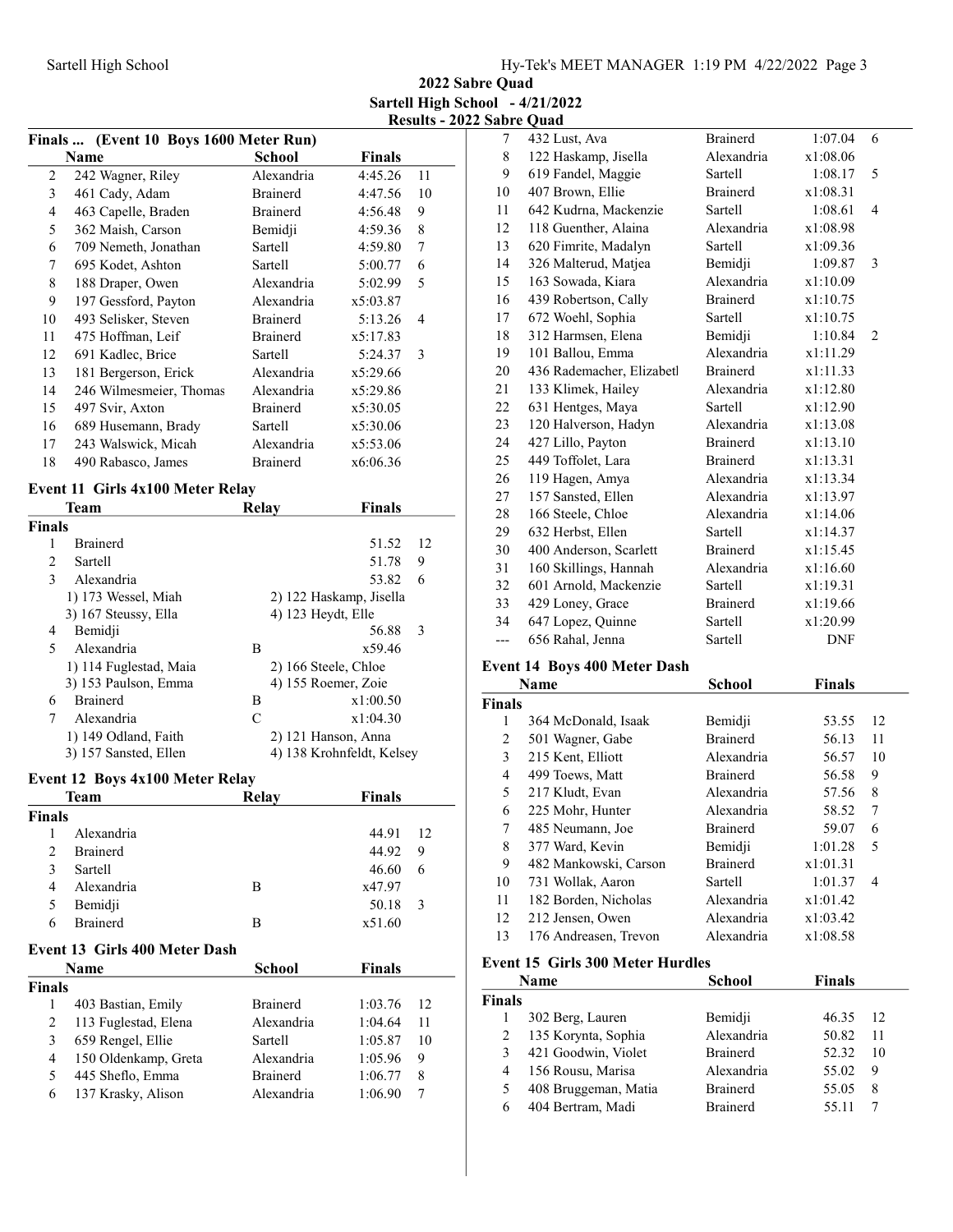2022 Sabre Quad Sartell High School - 4/21/2022 Results - 2022 Sabre Quad

|                  | Finals  (Event 15 Girls 300 Meter Hurdles) |                 |               |    |
|------------------|--------------------------------------------|-----------------|---------------|----|
|                  | Name                                       | <b>School</b>   | <b>Finals</b> |    |
| $\boldsymbol{7}$ | 307 DeWitt, Aubrey                         | Bemidji         | 55.86         | 6  |
| 8                | 614 Dietz, Harriet                         | Sartell         | 57.36         | 5  |
| 9                | 153 Paulson, Emma                          | Alexandria      | 58.92         | 4  |
| 10               | 453 Wirtz, Meghan                          | <b>Brainerd</b> | x59.21        |    |
| 11               | 131 Kietzmann, Joanna                      | Alexandria      | x59.37        |    |
| 12               | 155 Roemer, Zoie                           | Alexandria      | x59.63        |    |
| 13               | 441 Schiller, Autumn                       | <b>Brainerd</b> | x1:03.53      |    |
| 14               | 149 Odland, Faith                          | Alexandria      | x1:05.03      |    |
| 15               | 417 Dwyer, Alexandra                       | <b>Brainerd</b> | x1:05.72      |    |
|                  | <b>Event 16 Boys 300 Meter Hurdles</b>     |                 |               |    |
|                  | Name                                       | <b>School</b>   | <b>Finals</b> |    |
| <b>Finals</b>    |                                            |                 |               |    |
| 1                | 677 Clark, Logan                           | Sartell         | 41.85         | 12 |
| $\overline{c}$   | 175 Anderson, Otto                         | Alexandria      | 43.86         | 11 |
| 3                | 177 Ashmore, Gavin                         | Alexandria      | 44.09         | 10 |
| 4                | 487 Olson, Michael                         | <b>Brainerd</b> | 45.81         | 9  |
| 5                | 230 Peterson, Logan                        | Alexandria      | 46.02         | 8  |
| 6                | 350 Gifford, Sam                           | Bemidji         | 46.24         | 7  |
| 7                | 203 Hagstrom, Samson                       | Alexandria      | x48.21        |    |
| 8                | 719 Schliepsiek, Nicholas                  | Sartell         | 48.69         | 6  |
| 9                | 210 Jackson, Daniel                        | Alexandria      | x49.61        |    |
| 10               | 195 Frusciante, Dylan                      | Alexandria      | x49.67        |    |
| 11               | 718 Schliepsiek, Nathan                    | Sartell         | 49.70         | 5  |
| 12               | 488 Peterson, Kyle                         | <b>Brainerd</b> | 57.08         | 4  |
|                  | <b>Event 17 Girls 800 Meter Run</b>        |                 |               |    |
|                  | Name                                       | <b>School</b>   | <b>Finals</b> |    |
| <b>Finals</b>    |                                            |                 |               |    |
| 1                | 145 Miller, Jaelyn                         | Alexandria      | 2:22.04       | 12 |
| $\overline{c}$   | 109 Ecker, Emma                            | Alexandria      | 2:23.17       | 11 |
| 3                | 308 DeWitt, Regan                          | Bemidji         | 2:29.41       | 10 |
| 4                | 412 Collins, Bridget                       | <b>Brainerd</b> | 2:31.69       | 9  |
| 5                | 313 Hoffman, Mia                           | Bemidji         | 2:31.92       | 8  |
| 6                | 127 Jahner, Giselle                        | Alexandria      | 2:36.18       | 7  |
| 7                | 139 Leimkuhl, Layne                        | Alexandria      | x2:37.36      |    |
| 8                | 440 Schaeffer, Liliana                     | <b>Brainerd</b> | 2:37.44       | 6  |
| 9                | 663 Spoden, Hannah                         | Sartell         | 2:42.33       | 5  |
| 10               | 124 Hochhalter, Emma                       | Alexandria      | x2:42.97      |    |
| 11               | 154 Revering, Anna                         | Alexandria      | x2:51.65      |    |
| 12               | 415 Doty, Nola                             | Brainerd        | 2:52.19       | 4  |
| 13               | 411 Chalupsky, Gabrielle                   | Brainerd        | x2:55.37      |    |
| 14               | 117 Grace, Bianca                          | Alexandria      | x2:55.59      |    |
| 15               | 132 Kleven, Makenna                        | Alexandria      | x2:55.86      |    |
| 16               | 423 Johnson, Abby                          | <b>Brainerd</b> | x2:58.38      |    |
| 17               | 108 Doering, Fraida                        | Alexandria      | x3:04.34      |    |
| 18               | 126 Hohn, Dasha                            | Alexandria      | x3:06.61      |    |
| 19               | 420 Gearey, Annika                         | <b>Brainerd</b> | x3:21.54      |    |
| 20               | 671 Williamson, Abigail                    | Sartell         | 3:34.15       | 3  |
|                  | <b>Event 18 Boys 800 Meter Run</b>         |                 |               |    |
|                  | Name                                       | <b>School</b>   | <b>Finals</b> |    |
| Finals           |                                            |                 |               |    |
|                  |                                            |                 |               |    |
| 1                | 491 Ruhl, Thomas                           | <b>Brainerd</b> | 2:01.98       | 12 |

|    | <b>babre Quad</b>     |                 |          |                |
|----|-----------------------|-----------------|----------|----------------|
| 2  | 359 Louvar, Paul      | Bemidji         | 2:07.21  | 11             |
| 3  | 183 Brault, Joel      | Alexandria      | 2:07.36  | 10             |
| 4  | 356 Kondos, Bryce     | Bemidji         | 2:08.18  | 9              |
| 5  | 710 Nies, Mitiku      | Sartell         | 2:10.72  | 8              |
| 6  | 461 Cady, Adam        | <b>Brainerd</b> | 2:14.29  | 7              |
| 7  | 486 Neumann, Mitchell | <b>Brainerd</b> | 2:18.13  | 6              |
| 8  | 358 Kurschner, Brett  | Bemidji         | 2:18.33  | 5              |
| 9  | 463 Capelle, Braden   | <b>Brainerd</b> | x2:18.60 |                |
| 10 | 226 Moore, Evan       | Alexandria      | 2:20.33  | $\overline{4}$ |
| 11 | 343 Allery, Adam      | Bemidji         | x2:21.87 |                |
| 12 | 197 Gessford, Payton  | Alexandria      | 2:22.27  | 3              |
| 13 | 236 Runge, Landon     | Alexandria      | x2:22.53 |                |
| 14 | 492 Schaeffer, Noah   | <b>Brainerd</b> | x2:23.08 |                |
| 15 | 691 Kadlec, Brice     | Sartell         | 2:29.49  | $\overline{c}$ |
| 16 | 689 Husemann, Brady   | Sartell         | 2:32.28  | 1              |
| 17 | 185 Chinn, Maxwell    | Alexandria      | x2:34.09 |                |
| 18 | 473 Herath, David     | <b>Brainerd</b> | x2:37.38 |                |
| 19 | 705 Monaldi, Matteo   | Sartell         | x2:43.62 |                |
| 20 | 490 Rabasco, James    | <b>Brainerd</b> | x2:47.42 |                |
| 21 | 454 Adamson, Andrew   | <b>Brainerd</b> | x2:48.02 |                |
| 22 | 194 Frueh, Myles      | Alexandria      | x2:55.25 |                |
| 23 | 692 Kapoor, Patrick   | Sartell         | x3:13.53 |                |
|    |                       |                 |          |                |

## Event 19 Girls 200 Meter Dash

|                | Name                   | School          | <b>Finals</b> |                |
|----------------|------------------------|-----------------|---------------|----------------|
| <b>Finals</b>  |                        |                 |               |                |
| 1              | 413 Deason, Brenna     | <b>Brainerd</b> | 26.99         | 12             |
| 2              | 641 Kirchner, Ella     | Sartell         | 27.55         | 11             |
| 3              | 446 Stadum, Katherine  | <b>Brainerd</b> | 28.02         | 10             |
| $\overline{4}$ | 628 Hauck, McKenna     | Sartell         | 28.08         | 9              |
| 5              | 122 Haskamp, Jisella   | Alexandria      | 28.31         | 8              |
| 6              | 426 Laube, Sophia      | <b>Brainerd</b> | 28.44         | 7              |
| 7              | 668 Virnig, Brenna     | Sartell         | 28.44         | 6              |
| 8              | 173 Wessel, Miah       | Alexandria      | 28.52         | 5              |
| 9              | 434 Nelson, Myah       | <b>Brainerd</b> | x28.83        |                |
| 10             | 309 Donat, Kylie       | Bemidji         | 29.03         | $\overline{4}$ |
| 11             | 624 Francois, Madeline | Sartell         | x29.36        |                |
| 12             | 626 Gack, Kennedi      | <b>Sartell</b>  | x29.43        |                |
| 13             | 435 Peterson, Kamryn   | <b>Brainerd</b> | x29.57        |                |
| 14             | 123 Heydt, Elle        | Alexandria      | 29.65         | 3              |
| 15             | 661 Schulte, Grace     | Sartell         | x29.68        |                |
| 16             | 430 Loss, Annie        | <b>Brainerd</b> | x29.69        |                |
| 17             | 167 Steussy, Ella      | Alexandria      | x29.75        |                |
| 18             | 105 Christensen, Kiera | Alexandria      | x29.92        |                |
| 19             | 329 McCrady, Addison   | Bemidji         | 29.98         | $\overline{2}$ |
| 20             | 325 Maish, Addison     | Bemidji         | 30.02         | 1              |
| 21             | 655 Radeke, Ava        | Sartell         | x30.09        |                |
| 22             | 152 Olson, Payton      | Alexandria      | x30.14        |                |
| 23             | 654 Preiss, Allison    | <b>Sartell</b>  | x30.31        |                |
| 24             | 142 Luepke, Bria       | Alexandria      | x30.39        |                |
| 25             | 649 Mentzer, Norah     | Sartell         | x30.43        |                |
| 26             | 648 Lysen, Kaitlyn     | Sartell         | x30.49        |                |
| 27             | 138 Krohnfeldt, Kelsey | Alexandria      | x30.50        |                |
| 28             | 112 Fettig, Ailynn     | Alexandria      | x30.61        |                |
| 29             | 101 Ballou, Emma       | Alexandria      | x30.77        |                |
| 30             | 120 Halverson, Hadyn   | Alexandria      | x30.87        |                |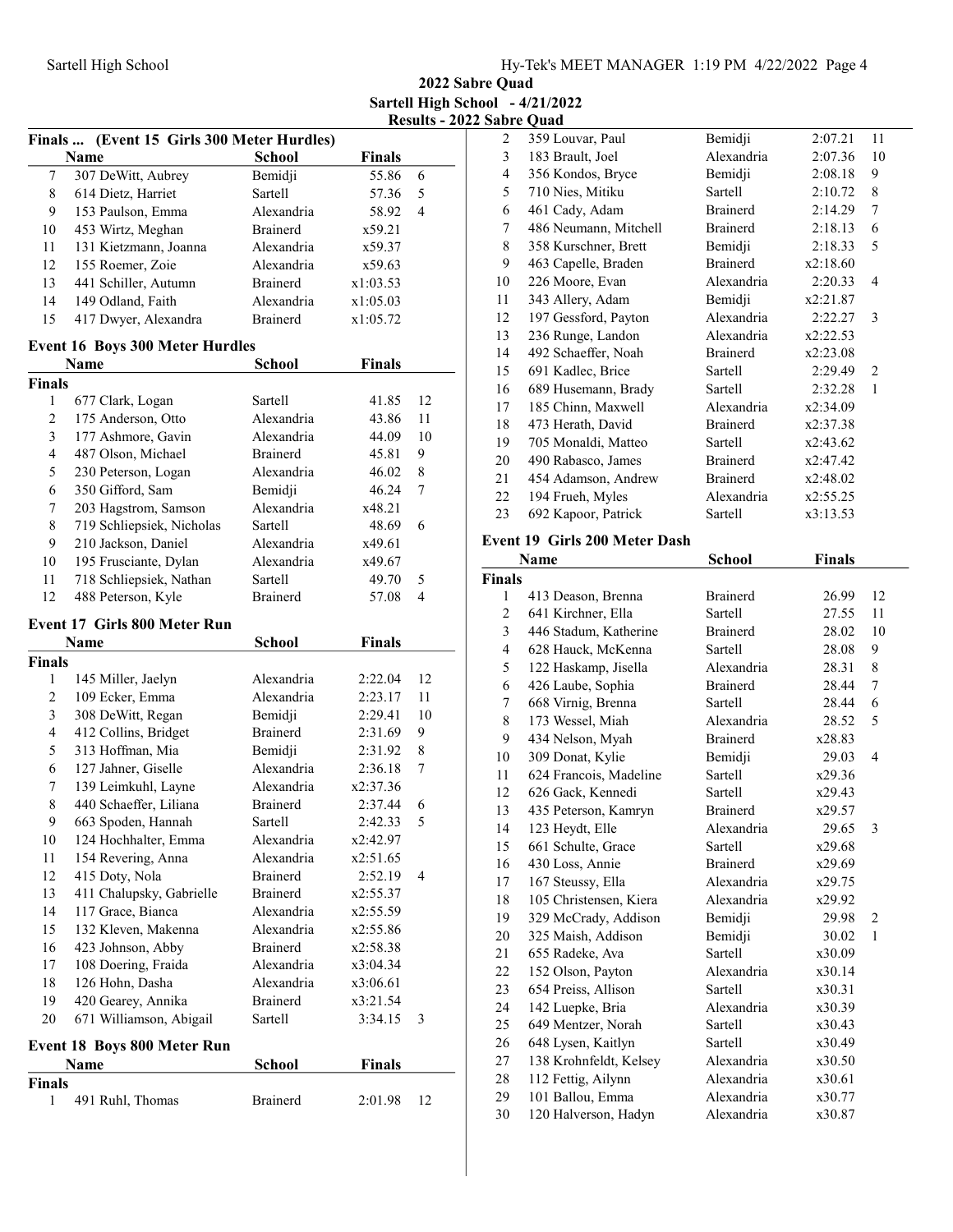2022 Sabre Quad Sartell High School - 4/21/2022 Results - 2022 Sabre Quad 29 x29.38 477 Jackson, Jorey Brainerd

| Finals  (Event 19 Girls 200 Meter Dash) |                                                     |                            |                 |        |
|-----------------------------------------|-----------------------------------------------------|----------------------------|-----------------|--------|
|                                         | Name                                                | <b>School</b>              | Finals          |        |
| 31                                      | 401 Bachman, Alison                                 | <b>Brainerd</b>            | x30.91          |        |
| 32                                      | 620 Fimrite, Madalyn                                | Sartell                    | x31.06          |        |
| 33                                      | 612 Deragisch, Kendra                               | Sartell                    | x31.25          |        |
| 34                                      | 114 Fuglestad, Maia                                 | Alexandria                 | x31.27          |        |
| 35                                      | 640 Kiley, Briella                                  | Sartell                    | x31.49          |        |
| 36                                      | 631 Hentges, Maya                                   | Sartell                    | x31.56          |        |
| 37                                      | 163 Sowada, Kiara                                   | Alexandria                 | x31.64          |        |
| 38                                      | 665 Stewart, Joslynn                                | Sartell                    | x31.70          |        |
| 39                                      | 322 Leffelman, Emma                                 | Bemidji                    | x31.80          |        |
| 40                                      | 607 Coffin, Kaelin                                  | Sartell                    | x31.86          |        |
| 41                                      | 614 Dietz, Harriet                                  | Sartell                    | x32.24          |        |
| 42                                      | 636 Jarnot, Elizabeth                               | Sartell                    | x32.26          |        |
| 43                                      | 447 Storbakken, Anja                                | Brainerd                   | x32.40          |        |
| 44                                      | 667 VanDenBerg, Brayley                             | Sartell                    | x32.73          |        |
| 45                                      | 621 Fimrite, Maycee                                 | Sartell                    | x32.77          |        |
| 46                                      | 443 Schneider, Madi                                 | Brainerd                   | x32.88          |        |
| 47                                      | 429 Loney, Grace                                    | <b>Brainerd</b>            | x32.93          |        |
| 48                                      | 157 Sansted, Ellen                                  | Alexandria                 | x34.19          |        |
| 49                                      | 606 Burns, Caitlyn                                  | Sartell                    | x34.38          |        |
| 50                                      | 317 Karger, Ridley                                  | Bemidji                    | x35.26          |        |
| 51                                      | 121 Hanson, Anna                                    | Alexandria                 | x39.67          |        |
| 52                                      | 331 Peters, Cailtyn                                 | Bemidji                    | x40.87          |        |
|                                         |                                                     |                            |                 |        |
|                                         | <b>Event 20 Boys 200 Meter Dash</b>                 |                            |                 |        |
|                                         | Name                                                | <b>School</b>              | <b>Finals</b>   |        |
| Finals                                  |                                                     |                            |                 |        |
| 1                                       | 187 Doumbia, Christian                              | Alexandria                 | 23.30           | 12     |
| $\mathfrak{2}$                          | 180 Becker, Venald                                  | Alexandria                 | 23.59           | 11     |
| 3                                       | 481 Malay, Isaak                                    | <b>Brainerd</b>            | 23.77           | 10     |
| 4<br>5                                  | 227 Negen, Trey                                     | Alexandria<br>Sartell      | 24.26           | 9      |
|                                         | 721 Stebbins, Baylor                                |                            | 24.62           | 8      |
| 6<br>7                                  | 350 Gifford, Sam                                    | Bemidji<br>Brainerd        | 24.76           | 7<br>6 |
| $\,$ $\,$                               | 459 Bernander, Bennett<br>368 Newby, Seth           |                            | 24.93           | 5      |
| 9                                       |                                                     | Bemidji<br>Alexandria      | 24.97           |        |
|                                         | 241 Taiwo, Fiyin<br>489 Pikula, Charlie             |                            | x25.06          |        |
| 10                                      |                                                     | <b>Brainerd</b><br>Sartell | 25.19           | 4<br>3 |
| 11                                      | 715 Reggin, Andrew                                  |                            | 25.19           |        |
| 12<br>13                                | 204 Hennen, Walker                                  | Alexandria<br>Alexandria   | x25.22          |        |
| 14                                      | 177 Ashmore, Gavin<br>230 Peterson, Logan           | Alexandria                 | x25.23          |        |
| 15                                      | 349 Fredriksen-Holm, Trei                           |                            | x25.56          | 2      |
| 16                                      |                                                     | Bemidji<br>Brainerd        | 25.74<br>x25.87 |        |
| 17                                      | 494 Siebolds, Preston<br>374 Tate-Beaulieu, Ontario | Bemidji                    | x25.96          |        |
|                                         |                                                     |                            |                 |        |
| 18                                      | 205 Heydt, Macklen<br>192 Flaten, Andrew            | Alexandria<br>Alexandria   | x26.02          |        |
| 19<br>20                                |                                                     | Sartell                    | x26.12<br>26.62 |        |
|                                         | 725 Vos, Matthew                                    |                            |                 | 1      |
| 21                                      | 370 Puschinsky, Brandon                             | Bemidji                    | x26.63          |        |
| 22                                      | 212 Jensen, Owen                                    | Alexandria                 | x27.08          |        |
| 23                                      | 482 Mankowski, Carson                               | <b>Brainerd</b>            | x27.12          |        |
| 24<br>25                                | 724 Ulloa-Vinje, Owen                               | Sartell<br>Alexandria      | x27.13          |        |
|                                         | 222 McDaniels, Jasper                               | Alexandria                 | x27.21          |        |
| 26                                      | 176 Andreasen, Trevon                               |                            | x28.25          |        |
| 27                                      | 376 Toward, Al                                      | Bemidji                    | x28.28          |        |
| 28                                      | 464 Deason, Taylor                                  | Brainerd                   | x28.59          |        |

| <b>Event 21 Girls 3200 Meter Run</b> |                                        |                      |                         |    |
|--------------------------------------|----------------------------------------|----------------------|-------------------------|----|
|                                      | Name                                   | <b>School</b>        | <b>Finals</b>           |    |
| <b>Finals</b>                        |                                        |                      |                         |    |
| 1                                    | 433 Miller, Madelyn                    | <b>Brainerd</b>      | 11:54.68                | 12 |
| 2                                    | 416 Drietz, Hannah                     | <b>Brainerd</b>      | 12:03.66                | 11 |
| 3                                    | 452 Wenz, Brooke                       | <b>Brainerd</b>      | 12:34.91                | 10 |
| 4                                    | 161 Soderholm, Kasey                   | Alexandria           | 12:36.50                | 9  |
| 5                                    | 650 Nelson, Ashley                     | Sartell              | 13:03.15                | 8  |
| 6                                    | 437 Rademacher, Julia                  | <b>Brainerd</b>      | x13:19.50               |    |
| 7                                    | 125 Hochhalter, Madeline               | Alexandria           | 13:28.15                | 7  |
|                                      | Event 22 Boys 3200 Meter Run           |                      |                         |    |
|                                      | Name                                   | <b>School</b>        | <b>Finals</b>           |    |
| <b>Finals</b>                        |                                        |                      |                         |    |
| 1                                    | 200 Greathouse, Harrison               | Alexandria           | 10:31.10                | 12 |
| $\overline{2}$                       | 375 Termont, Will                      | Bemidji              | 10:42.58                | 11 |
| 3                                    | 498 Thiesse, Nolan                     | <b>Brainerd</b>      | 10:43.39                | 10 |
| 4                                    | 462 Capelle, Bennet                    | <b>Brainerd</b>      | 10:49.86                | 9  |
| 5                                    | 495 Stadum, Ben                        | <b>Brainerd</b>      | 11:06.35                | 8  |
| 6                                    | 729 Westrup, Seth                      | Sartell              | 11:42.43                | 7  |
| 7                                    | 472 Hallgren, Gabe                     | <b>Brainerd</b>      | x11:58.27               |    |
|                                      | Event 23 Girls 4x400 Meter Relay       |                      |                         |    |
|                                      | Team                                   | <b>Relay</b>         | <b>Finals</b>           |    |
| <b>Finals</b>                        |                                        |                      |                         |    |
| ---                                  | <b>Brainerd</b>                        |                      | NΤ                      |    |
| ---                                  | Sartell                                |                      | NT                      |    |
|                                      | <b>Brainerd</b>                        | C                    | NΤ                      |    |
|                                      | <b>Brainerd</b>                        | B                    | NT                      |    |
| $---$                                | Alexandria                             | B                    | NT                      |    |
|                                      | 1) 107 Delagarza, Annabella            | 2) 117 Grace, Bianca |                         |    |
|                                      | 3) 148 Nichols, Bobbi                  |                      | 4) 120 Halverson, Hadyn |    |
| ---                                  | Alexandria                             |                      | NT                      |    |
|                                      | 1) 156 Rousu, Marisa                   | 2) 173 Wessel, Miah  |                         |    |
|                                      | 3) 118 Guenther, Alaina                |                      | 4) 135 Korynta, Sophia  |    |
|                                      | Bemidji                                |                      | NT                      |    |
|                                      | <b>Event 24 Boys 4x400 Meter Relay</b> |                      |                         |    |
|                                      | Team                                   | Relay                | Finals                  |    |
| Finals                               |                                        |                      |                         |    |
| 1                                    | <b>Brainerd</b>                        |                      | 3:39.16                 | 12 |
| $\overline{c}$                       | Bemidji                                |                      | 3:47.65                 | 9  |
|                                      | 1) 362 Maish, Carson                   | 2) 359 Louvar, Paul  |                         |    |
|                                      | 3) 352 Hiller, Casey                   | 4) 353 Hiller, Zane  |                         |    |
| 3                                    | Alexandria                             |                      | 3:47.78                 | 6  |
| 4                                    | Sartell                                |                      | 3:50.27                 | 3  |
| 5                                    | <b>Brainerd</b>                        | B                    | x3:53.84                |    |
| 6                                    | <b>Brainerd</b>                        | $\mathsf{C}$         | x4:02.99                |    |
| 7                                    | Alexandria                             | В                    | x4:03.44                |    |
| 8                                    | <b>Brainerd</b>                        | D                    | x4:08.05                |    |
|                                      | <b>Event 25 Girls Shot Put</b>         |                      |                         |    |
|                                      | Name                                   | <b>School</b>        | <b>Finals</b>           |    |
| <b>Finals</b><br>1                   | 162 Sowada, Amaria                     | Alexandria           | 34-03.00                | 12 |
|                                      |                                        |                      |                         |    |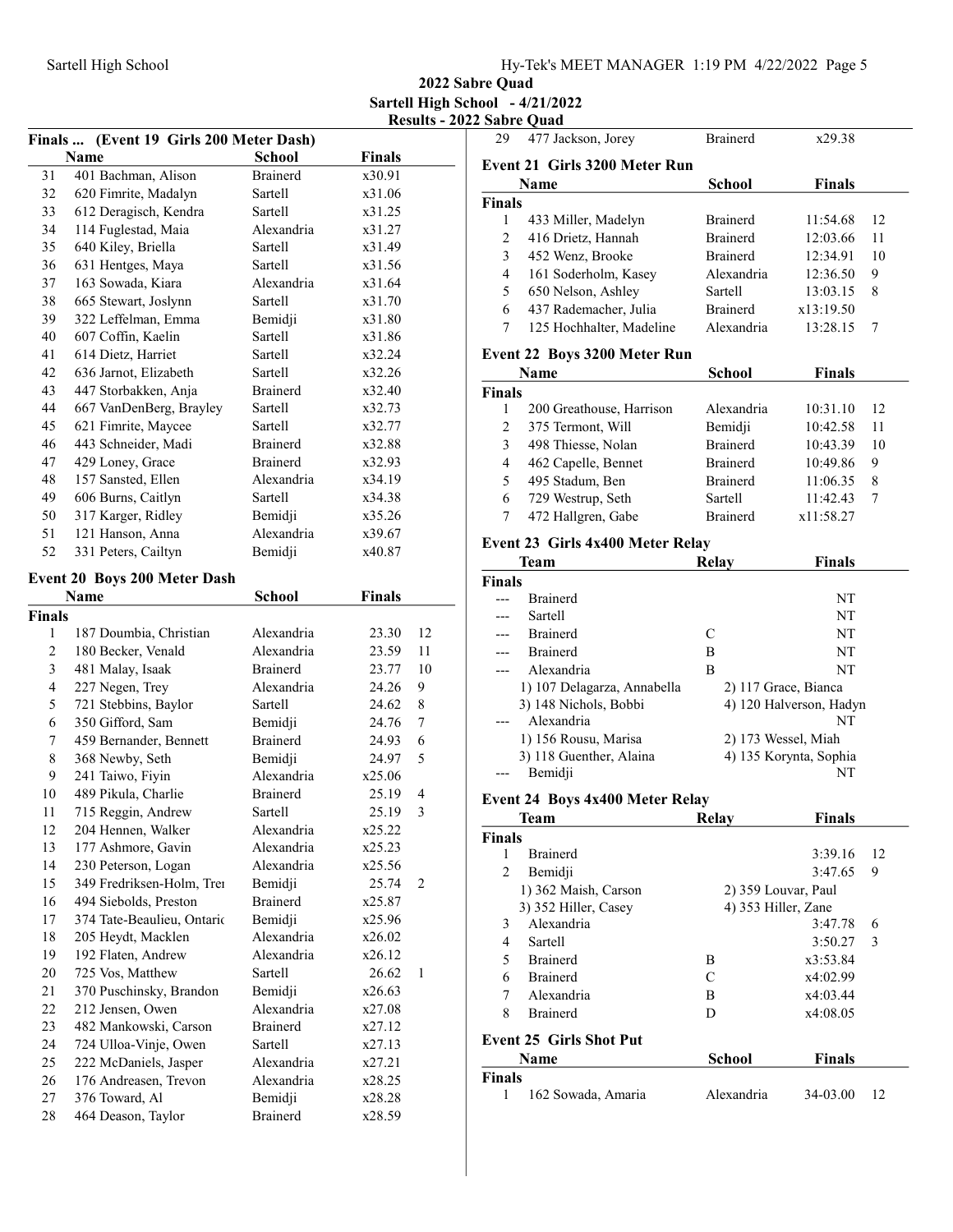2022 Sabre Quad Sartell High School - 4/21/2022 Results - 2022 Sabre Quad

|                         | Finals  (Event 25 Girls Shot Put)       |                    |               |    |
|-------------------------|-----------------------------------------|--------------------|---------------|----|
|                         | Name                                    | <b>School</b>      | <b>Finals</b> |    |
| $\sqrt{2}$              | 170 Vinje, Sophia                       | Alexandria         | 32-09.00      | 11 |
| 3                       | 337 Smith, Kennedy                      | Bemidji            | 31-10.00      | 10 |
| $\overline{\mathbf{4}}$ | 438 Riley, Elianna                      | <b>Brainerd</b>    | 30-08.00      | 9  |
| 5                       | 622 Finnern, Kajsa                      | Sartell            | 30-02.00      | 8  |
| 6                       | 151 Oldenkamp, Lydia                    | Alexandria         | 30-00.00      | 7  |
| 7                       | 638 Kahre, Mckenzie                     | Sartell            | 29-01.00      | 6  |
| $\boldsymbol{7}$        | 158 Schabel, Sonja                      | Alexandria         | x29-01.00     |    |
| 9                       | 143 Maagard, Elise                      | Alexandria         | x28-11.00     |    |
| 10                      | 623 Flynn, Aubrey                       | Sartell            | 26-09.00      | 5  |
| 11                      | 104 Bundermann, Rylee                   | Alexandria         | $x26-01.00$   |    |
| 12                      | 165 Staples, Gabriella                  | Alexandria         | x26-00.00     |    |
| 13                      | 115 Gange, Kinslee                      | Alexandria         | x25-09.50     |    |
| 14                      | 105 Christensen, Kiera                  | Alexandria         | x24-11.00     |    |
| 15                      | 342 Youso, Elizabeth                    | Bemidji            | 24-04.00      | 4  |
| 16                      | 603 Boelter, Ella                       | Sartell            | x24-02.00     |    |
| 17                      | 429 Loney, Grace                        | <b>Brainerd</b>    | 23-10.00      | 3  |
| 18                      | 315 Johnson, Abigail                    | Bemidji            | 23-06.00      | 2  |
| 19                      | 450 Tupy, Anna                          | <b>Brainerd</b>    | 23-05.00      | 1  |
| 20                      | 301 Baumgartner, Ella                   | Bemidji            | x23-01.00     |    |
| 21                      | 147 Moen, Janel                         | Alexandria         | x22-08.00     |    |
| 22                      | 172 Wagner, Maya                        | Alexandria         | x22-04.00     |    |
| 23                      | 418 Eckman, Gabby                       | <b>Brainerd</b>    | x21-03.00     |    |
| 24                      | 613 Diekman, Hannah                     | Sartell            | x21-00.00     |    |
| 25                      | 605 Budge, Keely                        | Sartell            | x19-09.00     |    |
| 26                      | 609 Danielson, Lily                     | Sartell            | x19-07.00     |    |
| 27                      | 611 Demuth, Kamryn                      | Sartell            | x19-06.00     |    |
| 28                      |                                         | Alexandria         | x19-03.00     |    |
| 29                      | 164 Sprenger, Julia<br>304 Canty, Ellah |                    | x18-08.00     |    |
| 30                      |                                         | Bemidji<br>Sartell |               |    |
|                         | 658 Reeves, Casey                       | Brainerd           | x14-10.00     |    |
| ---                     | 410 Caughey, Hanna<br>323 Lemke, Sophia | Bemidji            | ND<br>ND      |    |
| ---                     |                                         |                    |               |    |
|                         | <b>Event 26 Boys Shot Put</b>           |                    |               |    |
|                         | Name                                    | School             | <b>Finals</b> |    |
| <b>Finals</b>           |                                         |                    |               |    |
| 1                       | 455 Albright, Andrew                    | <b>Brainerd</b>    | 53-03.50      | 12 |
| $\overline{c}$          | 471 Gross, Dylan                        | <b>Brainerd</b>    | 53-02.00      | 11 |
| 3                       | 208 Homelvig, Zander                    | Alexandria         | 41-11.00      | 10 |
| 4                       | 209 Hoppe, Ethan                        | Alexandria         | 39-11.50      | 9  |
| 5                       | 219 Lanoux, Joseph                      | Alexandria         | 39-10.00      | 8  |
| 6                       | 504 Wind, Mitch                         | <b>Brainerd</b>    | 38-03.00      | 7  |
| 7                       | 478 Jager, Caden                        | <b>Brainerd</b>    | x37-03.00     |    |
| 8                       | 700 Mahowald, Will                      | Sartell            | 36-11.00      | 6  |
| 9                       | 238 Sayre, Ashton                       | Alexandria         | x36-07.50     |    |
| 10                      | 723 Sundell, Charlie                    | Sartell            | 35-10.00      | 5  |
| 11                      | 726 Vosberg, Nathan                     | Sartell            | 35-06.00      | 4  |
| 12                      | 199 Gray, Dylan                         | Alexandria         | x34-07.00     |    |
| 13                      | 707 Muzik, Andrew                       | Sartell            | x34-01.00     |    |
| 14                      | 713 Quach, Ryan                         | Sartell            | x33-11.00     |    |
| 14                      | 211 Jahner, Simon                       | Alexandria         | x33-11.00     |    |
| 16                      | 348 Frazer, Garrett                     | Bemidji            | 33-09.00      | 3  |
| 17                      | 221 Martinson, Joseph                   | Alexandria         | x33-00.00     |    |
| 18                      | 361 Lyle, Cody                          | Bemidji            | 32-11.00      | 2  |
| 18                      | 701 Mathiasen, William                  | Sartell            | x32-11.00     |    |
|                         |                                         |                    |               |    |

| 20                  | 690 Janu, Brandon                       | Sartell            | x32-07.50          |                |
|---------------------|-----------------------------------------|--------------------|--------------------|----------------|
| 21                  | 377 Ward, Kevin                         | Bemidji            | 32-01.50           | 1              |
| 22                  | 344 Branson, Riley                      | Bemidji            | $x31-02.00$        |                |
| 23                  | 196 Garcia, Pierre                      | Alexandria         | x31-00.00          |                |
| 23                  | 466 Erholtz, Matt                       | <b>Brainerd</b>    | x31-00.00          |                |
| 25                  | 191 Fiala, Brayden                      | Alexandria         | x30-10.00          |                |
| 26                  | 714 Qureshi, Omar                       | Sartell            | x30-05.50          |                |
| 27                  | 218 Kohout, Robert                      | Alexandria         | x29-08.00          |                |
| 28                  | 711 Orjansen, Josh                      | Sartell            | x29-06.00          |                |
| 29                  | 202 Habberstad, Karsten                 | Alexandria         | x28-08.00          |                |
| 30                  | 712 Pilles, Balin                       | Sartell            | x28-01.00          |                |
| 31                  | 673 Adetunji, Olaoluwa                  | Sartell            | x27-02.50          |                |
| 32                  | 365 Meyer, Kolton                       | Bemidji            | x27-01.00          |                |
| 32                  | 184 Buck, Jacob                         | Alexandria         | x27-01.00          |                |
| 34                  | 371 Roff, Kasey                         | Bemidji            |                    |                |
|                     |                                         | Alexandria         | x27-00.00          |                |
| 35<br>36            | 240 Siira, Tyler                        | <b>Brainerd</b>    | x26-05.00          |                |
|                     | 488 Peterson, Kyle                      |                    | x25-00.00          |                |
| 37                  | 244 Werder, Jaxon                       | Alexandria         | x22-09.00          |                |
| 38                  | 190 Ecker, Owen                         | Alexandria         | x22-06.00          |                |
| 39                  | 186 Corle, Riley                        | Alexandria         | x20-09.00          |                |
| $---$               | 346 Donat, Koen                         | Bemidji            | ND                 |                |
| ---                 | 351 Gruber, Jackson                     | Bemidji            | ND                 |                |
| ---                 | 233 Piepho, Calen                       | Alexandria         | ND                 |                |
| ---                 | 345 Caron, Lucas                        | Bemidji            | ND                 |                |
| ---                 | 683 Greshowak, Lucus                    | Sartell            | ND                 |                |
|                     | <b>Event 27 Girls Discus Throw</b>      |                    |                    |                |
|                     | <b>Name</b>                             | <b>School</b>      | <b>Finals</b>      |                |
|                     |                                         |                    |                    |                |
|                     |                                         |                    |                    |                |
| <b>Finals</b><br>1  |                                         | Alexandria         | 114-07             | 12             |
| $\overline{c}$      | 162 Sowada, Amaria                      | Alexandria         | 107-03.50          | 11             |
|                     | 170 Vinje, Sophia                       | Alexandria         |                    | 10             |
| $\mathfrak{Z}$<br>4 | 143 Maagard, Elise                      | <b>Brainerd</b>    | 99-11              | 9              |
|                     | 438 Riley, Elianna                      | Alexandria         | 94-10.50           |                |
| 5                   | 158 Schabel, Sonja                      |                    | x93-02             |                |
| 6                   | 337 Smith, Kennedy                      | Bemidji            | 89-05.50           | 8              |
| 7                   | 165 Staples, Gabriella                  | Alexandria         | x88-06.50          |                |
| 8                   | 172 Wagner, Maya                        | Alexandria         | x85-02             |                |
| 9                   | 622 Finnern, Kajsa                      | Sartell<br>Sartell | 81-05              | 7              |
| 10                  | 603 Boelter, Ella                       |                    | $73 - 10$          | 6              |
| 11                  | 407 Brown, Ellie                        | <b>Brainerd</b>    | 73-04              | 5              |
| 12                  | 105 Christensen, Kiera                  | Alexandria         | x73-00             |                |
| 13                  | 623 Flynn, Aubrey                       | Sartell            | 70-01.50           | $\overline{4}$ |
| 14                  | 104 Bundermann, Rylee                   | Alexandria         | x67-08             |                |
| 15                  | 638 Kahre, Mckenzie                     | Sartell            | x67-04.50          |                |
| 16                  | 450 Tupy, Anna                          | <b>Brainerd</b>    | 65-07.50           | 3              |
| 17                  | 318 Kelly, Jadyn                        | Bemidji            | 64-05              | $\overline{2}$ |
| 18                  | 151 Oldenkamp, Lydia                    | Alexandria         | x63-06.50          |                |
| 19                  | 613 Diekman, Hannah                     | Sartell            | x62-09             |                |
| 20                  | 115 Gange, Kinslee                      | Alexandria         | x60-01             |                |
| 21                  | 315 Johnson, Abigail                    | Bemidji            | 59-11              | 1              |
| 22                  | 611 Demuth, Kamryn                      | Sartell            | x58-08             |                |
| 23                  | 147 Moen, Janel                         | Alexandria         | x55-07             |                |
| 24                  | 342 Youso, Elizabeth                    | Bemidji            | x54-07             |                |
| 25                  | 451 Wells, Bridget                      | <b>Brainerd</b>    | x52-10.50          |                |
| 26<br>27            | 609 Danielson, Lily<br>304 Canty, Ellah | Sartell<br>Bemidji | $x51-11$<br>x48-09 |                |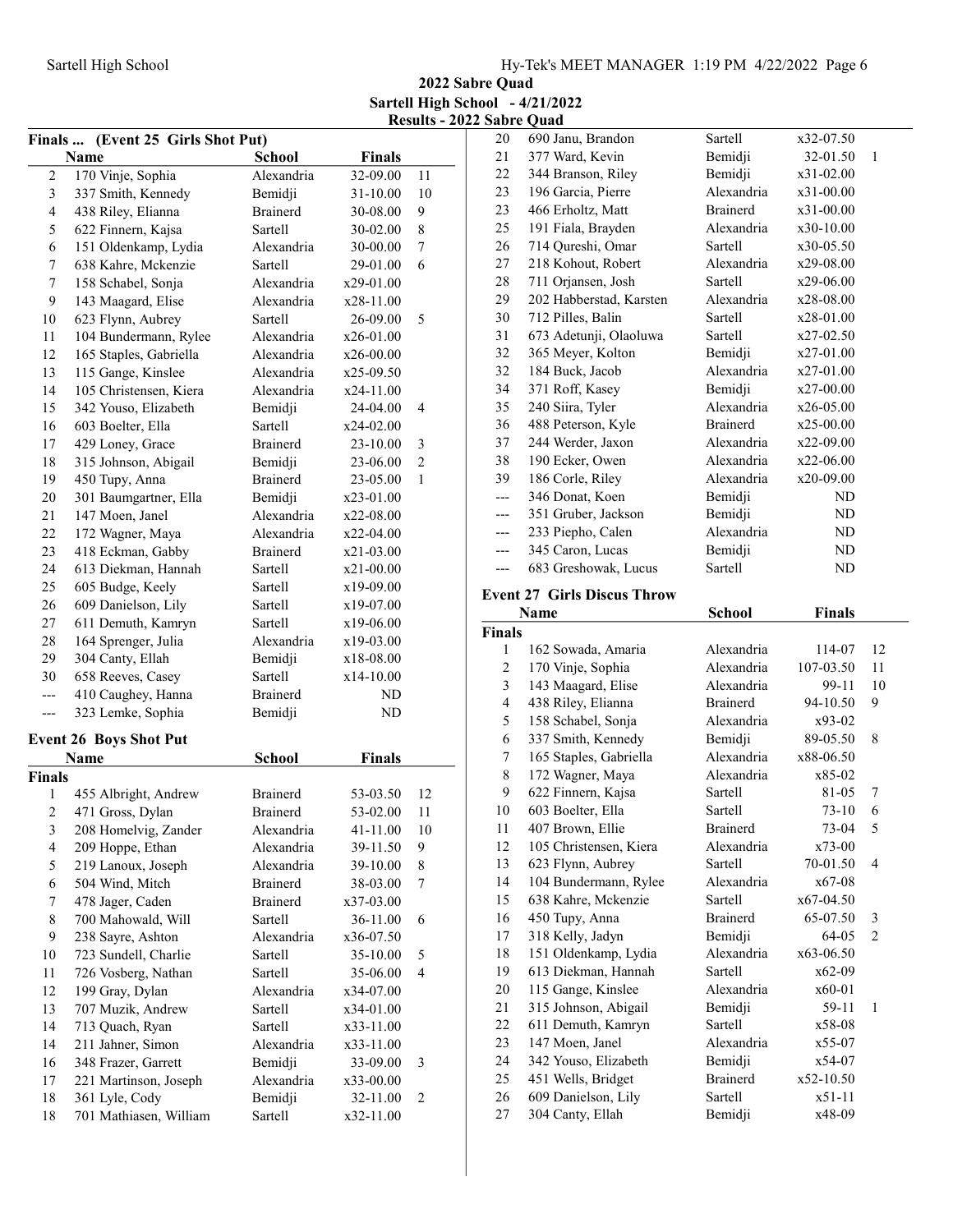2022 Sabre Quad Sartell High School - 4/21/2022 Results - 2022 Sabre Quad

| Finals  (Event 27 Girls Discus Throw) |                                   |                 |               |    |
|---------------------------------------|-----------------------------------|-----------------|---------------|----|
|                                       | Name                              | <b>School</b>   | <b>Finals</b> |    |
| 28                                    | 605 Budge, Keely                  | Sartell         | x47-06.50     |    |
| 29                                    | 164 Sprenger, Julia               | Alexandria      | x42-00.50     |    |
| 30                                    | 658 Reeves, Casey                 | Sartell         | x25-00.50     |    |
| ---                                   | 410 Caughey, Hanna                | <b>Brainerd</b> | ND            |    |
|                                       | <b>Event 28 Boys Discus Throw</b> |                 |               |    |
|                                       | Name                              | School          | <b>Finals</b> |    |
| <b>Finals</b>                         |                                   |                 |               |    |
| 1                                     | 209 Hoppe, Ethan                  | Alexandria      | 129-05        | 12 |
| 2                                     | 219 Lanoux, Joseph                | Alexandria      | 126-05        | 11 |
| 3                                     | 208 Homelvig, Zander              | Alexandria      | 122-05.50     | 10 |
| $\overline{4}$                        | 455 Albright, Andrew              | <b>Brainerd</b> | 120-00        | 9  |
| 5                                     | 471 Gross, Dylan                  | <b>Brainerd</b> | 117-07        | 8  |
| 6                                     | 690 Janu, Brandon                 | Sartell         | 107-07        | 7  |
| 7                                     | 211 Jahner, Simon                 | Alexandria      | x105-05.50    |    |
| 8                                     | 723 Sundell, Charlie              | Sartell         | 105-02        | 6  |
| 9                                     | 504 Wind, Mitch                   | <b>Brainerd</b> | $102 - 10$    | 5  |
| 10                                    | 478 Jager, Caden                  | <b>Brainerd</b> | x100-09       |    |
| 11                                    | 700 Mahowald, Will                | <b>Sartell</b>  | 96-10         | 4  |
| 12                                    | 199 Gray, Dylan                   | Alexandria      | x95-02        |    |
| 13                                    | 354 Kelly, Jacob                  | Bemidji         | 94-07         | 3  |
| 14                                    | 713 Quach, Ryan                   | Sartell         | x89-09        |    |
| 15                                    | 701 Mathiasen, William            | Sartell         | x88-08        |    |
| 16                                    | 218 Kohout, Robert                | Alexandria      | x86-04        |    |
| 17                                    | 714 Qureshi, Omar                 | Sartell         | x85-09        |    |
| 18                                    | 673 Adetunji, Olaoluwa            | Sartell         | x84-04        |    |
| 19                                    | 221 Martinson, Joseph             | Alexandria      | x83-11        |    |
| 20                                    | 196 Garcia, Pierre                | Alexandria      | x82-02.50     |    |
| 21                                    | 466 Erholtz, Matt                 | <b>Brainerd</b> | x82-02        |    |
| 22                                    | 233 Piepho, Calen                 | Alexandria      | x81-02        |    |
| 23                                    | 707 Muzik, Andrew                 | Sartell         | x80-01.50     |    |
| 24                                    | 711 Orjansen, Josh                | Sartell         | x78-01        |    |
| 25                                    | 238 Sayre, Ashton                 | Alexandria      | x74-00        |    |
| 26                                    | 360 Luksik, Braden                | Bemidji         | 73-04         | 2  |
| 27                                    | 726 Vosberg, Nathan               | Sartell         | x72-02        |    |
| 27                                    | 344 Branson, Riley                | Bemidji         | 72-02         | 1  |
| 29                                    | 348 Frazer, Garrett               | Bemidji         | $x71 - 11$    |    |
| 30                                    | 202 Habberstad, Karsten           | Alexandria      | x67-06        |    |
| 31                                    | 365 Meyer, Kolton                 | Bemidji         | x65-04        |    |
| 32                                    | 191 Fiala, Brayden                | Alexandria      | x64-02        |    |
| 33                                    | 240 Siira, Tyler                  | Alexandria      | x63-02.50     |    |
| 34                                    | 371 Roff, Kasey                   | Bemidji         | x59-02        |    |
| 35                                    | 346 Donat, Koen                   | Bemidji         | x58-05.50     |    |
| 36                                    | 184 Buck, Jacob                   | Alexandria      | x55-07        |    |
| 37                                    | 488 Peterson, Kyle                | <b>Brainerd</b> | x52-07        |    |
| 38                                    | 190 Ecker, Owen                   | Alexandria      | x51-02        |    |
| 39                                    | 186 Corle, Riley                  | Alexandria      | x50-00        |    |
| 40                                    | 244 Werder, Jaxon                 | Alexandria      | x36-03        |    |
|                                       | 361 Lyle, Cody                    | Bemidji         | ND            |    |
|                                       | 345 Caron, Lucas                  | Bemidji         | ND            |    |
|                                       | 712 Pilles, Balin                 | Sartell         | ND            |    |
|                                       | 683 Greshowak, Lucus              | Sartell         | ND            |    |

|                         | <b>Event 29 Girls Triple Jump</b> |                 |               |                |
|-------------------------|-----------------------------------|-----------------|---------------|----------------|
|                         | <b>Name</b>                       | <b>School</b>   | <b>Finals</b> |                |
| <b>Finals</b>           |                                   |                 |               |                |
| 1                       | 167 Steussy, Ella                 | Alexandria      | 34-02.50      | 12             |
| $\overline{c}$          | 664 Stavish, Lainey               | <b>Sartell</b>  | 33-05.00      | 11             |
| 3                       | 435 Peterson, Kamryn              | <b>Brainerd</b> | 33-01.50      | 10             |
| $\overline{\mathbf{4}}$ | 156 Rousu, Marisa                 | Alexandria      | 31-11.00      | 9              |
| 5                       | 646 Lewandowski, Taya             | Sartell         | 31-08.00      | 8              |
| 6                       | 422 Hagelie, Molly                | <b>Brainerd</b> | 30-08.50      | 7              |
| 7                       | 444 Schommer, Alyssa              | <b>Brainerd</b> | 30-05.00      | 6              |
| 8                       | 635 Jansky, Jenna                 | Sartell         | 30-02.00      | 5              |
| 9                       | 619 Fandel, Maggie                | Sartell         | x29-06.50     |                |
| 10                      | 123 Heydt, Elle                   | Alexandria      | 29-04.50      | $\overline{4}$ |
| 11                      | 644 Legatt, Brooke                | Sartell         | x29-04.00     |                |
| 12                      | 408 Bruggeman, Matia              | <b>Brainerd</b> | x29-03.50     |                |
| 13                      | 614 Dietz, Harriet                | Sartell         | x29-01.00     |                |
| 14                      | 653 Nordby, Anna                  | Sartell         | x28-06.50     |                |
| 15                      | 336 Seely, Marima                 | Bemidji         | 28-00.50      | 3              |
| 16                      | 409 Castle, Lauren                | <b>Brainerd</b> | x27-05.50     |                |
| 17                      | 339 Voge, Hannah                  | Bemidji         | 27-05.00      | 2              |
| 17                      | 419 Fjeld, Lily                   | <b>Brainerd</b> | x27-05.00     |                |
| 19                      | 327 Matetich, Molly               | Bemidji         | 27-03.00      | $\mathbf{1}$   |
| 20                      | 453 Wirtz, Meghan                 | <b>Brainerd</b> | x26-06.00     |                |
| 21                      | 600 Arduser, Ellie                | Sartell         | x25-02.00     |                |
| ---                     | 442 Schiller, Malina              | <b>Brainerd</b> | ND            |                |
| ---                     | 661 Schulte, Grace                | Sartell         | ND            |                |
| ---                     | 441 Schiller, Autumn              | <b>Brainerd</b> | ND            |                |
|                         | <b>Event 30 Boys Triple Jump</b>  |                 |               |                |
|                         | Name                              | <b>School</b>   | <b>Finals</b> |                |
| <b>Finals</b>           |                                   |                 |               |                |
| 1                       | 206 Heydt, William                | Alexandria      | 44-01.00      | 12             |
| 2                       | 459 Bernander, Bennett            | <b>Brainerd</b> | 38-10.00      | 11             |
| 3                       | 460 Borders, Gage                 | <b>Brainerd</b> | 36-05.00      | 10             |
| 4                       | 214 Johnson, Matthew              | Alexandria      | 36-04.00      | 9              |
| 5                       | 182 Borden, Nicholas              | Alexandria      | 35-11.00      | 8              |
| 6                       | 205 Heydt, Macklen                | Alexandria      | x35-10.00     |                |
| 7                       | 484 Nelson, Ty                    | <b>Brainerd</b> | 35-09.50      | 7              |
| $\mathbf{Q}$            | 204 Hennen, Walker                | Alexandria      | x35-08.00     |                |

| $\circ$       | 204 richich, walkel             | Ансханцыа       | 833-06.00     |    |
|---------------|---------------------------------|-----------------|---------------|----|
| 9             | 469 Fjeld, Cole                 | <b>Brainerd</b> | x35-02.00     |    |
| 10            | 215 Kent, Elliott               | Alexandria      | x34-08.00     |    |
| 11            | 355 Kingbird-Haugen, Sid        | Bemidji         | 33-06.50      | 6  |
| 12            | 725 Vos, Matthew                | Sartell         | $32 - 04.00$  | 5  |
|               | <b>Event 31 Girls Long Jump</b> |                 |               |    |
|               | Name                            | <b>School</b>   | <b>Finals</b> |    |
| <b>Finals</b> |                                 |                 |               |    |
| 1             | 659 Rengel, Ellie               | Sartell         | 16-03.00      | 12 |
| 2             | 137 Krasky, Alison              | Alexandria      | 15-04.00      | 11 |
| 3             | 335 Schmidt, Madysen            | Bemidji         | 15-00.00      | 10 |
| 4             | 113 Fuglestad, Elena            | Alexandria      | 14-11.50      | 9  |
| 5             | 435 Peterson, Kamryn            | Brainerd        | 14-11.00      | 8  |
| 6             | 445 Sheflo, Emma                | Brainerd        | 14-08.00      | 7  |
| 7             | 668 Virnig, Brenna              | Sartell         | 14-06.50      | 6  |
| 8             | 309 Donat, Kylie                | Bemidji         | 14-01.00      | 5  |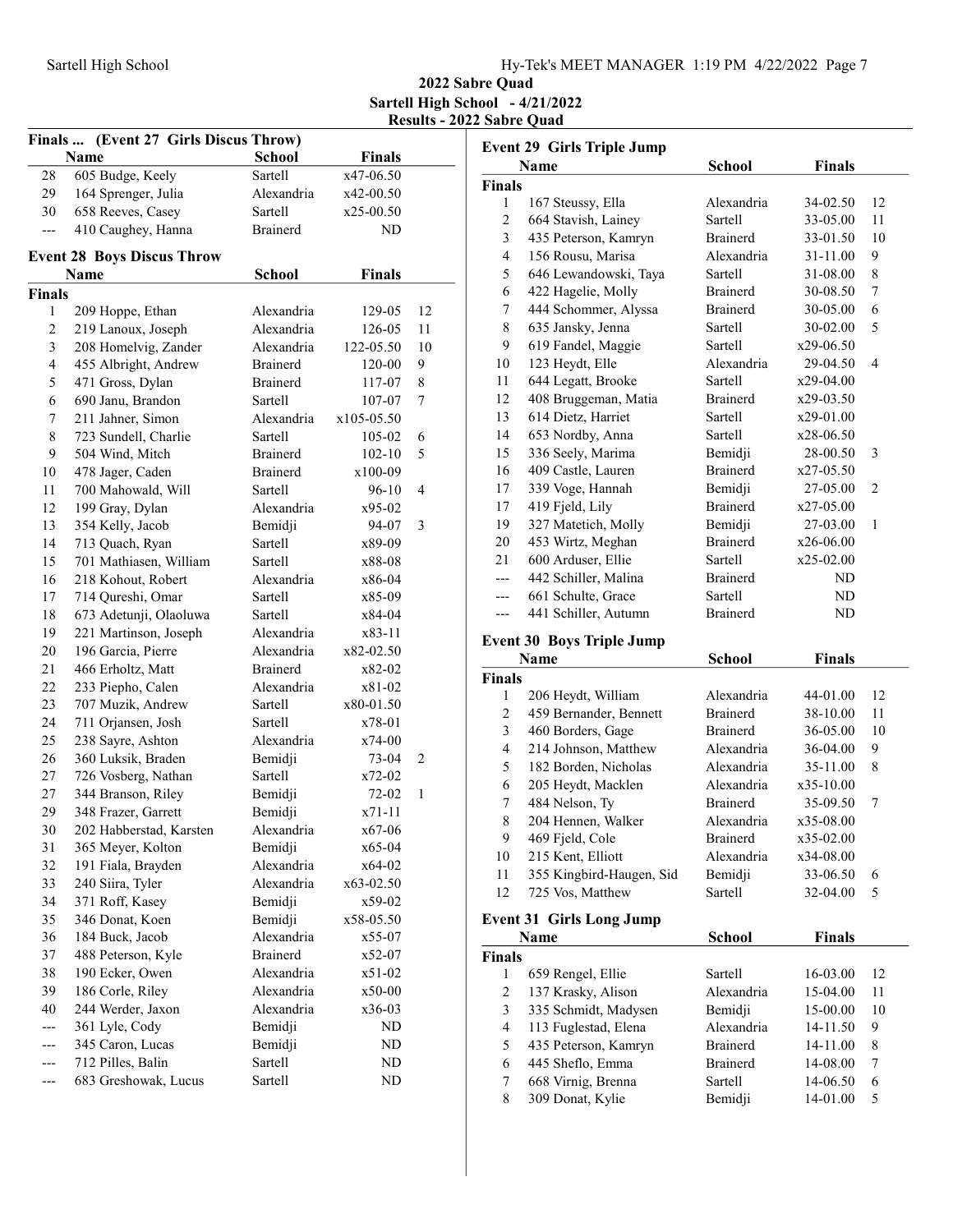2022 Sabre Quad Sartell High School - 4/21/2022 Results - 2022 Sabre Quad

| (Event 31 Girls Long Jump)<br>Finals |                                |                 |               |                |  |  |  |
|--------------------------------------|--------------------------------|-----------------|---------------|----------------|--|--|--|
|                                      | Name                           | <b>School</b>   | <b>Finals</b> |                |  |  |  |
| 9                                    | 444 Schommer, Alyssa           | <b>Brainerd</b> | 13-10.00      | 4              |  |  |  |
| 10                                   | 404 Bertram, Madi              | <b>Brainerd</b> | x13-08.50     |                |  |  |  |
| 11                                   | 118 Guenther, Alaina           | Alexandria      | 13-08.00      | 3              |  |  |  |
| 12                                   | 401 Bachman, Alison            | Brainerd        | x13-07.50     |                |  |  |  |
| 13                                   | 434 Nelson, Myah               | <b>Brainerd</b> | x13-07.00     |                |  |  |  |
| 14                                   | 418 Eckman, Gabby              | Brainerd        | x13-06.00     |                |  |  |  |
| 14                                   | 626 Gack, Kennedi              | Sartell         | 13-06.00      | 2              |  |  |  |
| 14                                   | 152 Olson, Payton              | Alexandria      | x13-06.00     |                |  |  |  |
| 17                                   | 604 Brinker, Chloe             | Sartell         | x13-05.00     |                |  |  |  |
| 17                                   | 635 Jansky, Jenna              | Sartell         | x13-05.00     |                |  |  |  |
| 17                                   | 655 Radeke, Ava                | Sartell         | $x13-05.00$   |                |  |  |  |
| 17                                   | 122 Haskamp, Jisella           | Alexandria      | x13-05.00     |                |  |  |  |
| 21                                   | 338 Tobin, Aspen               | Bemidji         | 13-04.50      | 1              |  |  |  |
| 21                                   | 341 Westerman, Maki-Lyn        | Bemidji         | x13-04.50     |                |  |  |  |
| 23                                   | 612 Deragisch, Kendra          | Sartell         | x13-01.50     |                |  |  |  |
| 24                                   | 644 Legatt, Brooke             | Sartell         | x13-00.00     |                |  |  |  |
| 25                                   | 624 Francois, Madeline         | Sartell         | x12-11.00     |                |  |  |  |
| 25                                   | 654 Preiss, Allison            | Sartell         | x12-11.00     |                |  |  |  |
| 27                                   | 669 Weber, Mallory             | Sartell         | x12-09.00     |                |  |  |  |
| 27                                   | 653 Nordby, Anna               | Sartell         | x12-09.00     |                |  |  |  |
| 29                                   | 657 Rahm, Natalie              | Sartell         | x12-08.50     |                |  |  |  |
| 30                                   | 322 Leffelman, Emma            | Bemidji         | x12-03.00     |                |  |  |  |
| 31                                   | 334 Rupp, Mollie               | Bemidji         | x12-02.50     |                |  |  |  |
| 32                                   | 443 Schneider, Madi            | Brainerd        | x12-02.00     |                |  |  |  |
| 33                                   | 733 Lotsu, Esi                 | Bemidji         | x11-11.50     |                |  |  |  |
| 34                                   | 630 Hennen, Abrianna           | Sartell         | x11-11.00     |                |  |  |  |
| 35                                   | 600 Arduser, Ellie             | Sartell         | $x11-05.00$   |                |  |  |  |
| 36                                   | 608 Cusipag, Mckinzie          | Sartell         | x11-04.50     |                |  |  |  |
| 37                                   | 301 Baumgartner, Ella          | Bemidji         | x11-03.50     |                |  |  |  |
| 38                                   | 306 Coulombe, Emma             | Bemidji         | x11-01.00     |                |  |  |  |
| 39                                   | 314 Jansen-Grenz, Madiso       | Bemidji         | x10-10.00     |                |  |  |  |
| 40                                   | 405 Biermaier, Anastasiia      | <b>Brainerd</b> | x10-04.00     |                |  |  |  |
| 41                                   | 333 Raukar, Amira              | Bemidji         | x10-00.50     |                |  |  |  |
|                                      | 303 Branham, Della             | Bemidji         | ND            |                |  |  |  |
| ---                                  | 661 Schulte, Grace             | Sartell         | ND            |                |  |  |  |
| ---                                  | 331 Peters, Cailtyn            | Bemidji         | <b>ND</b>     |                |  |  |  |
|                                      | <b>Event 32 Boys Long Jump</b> |                 |               |                |  |  |  |
|                                      | Name                           | <b>School</b>   | <b>Finals</b> |                |  |  |  |
| <b>Finals</b>                        |                                |                 |               |                |  |  |  |
| 1                                    | 455 Albright, Andrew           | <b>Brainerd</b> | 20-00.00      | 12             |  |  |  |
| $\overline{c}$                       | 206 Heydt, William             | Alexandria      | 19-03.00      | 11             |  |  |  |
| 3                                    | 187 Doumbia, Christian         | Alexandria      | J19-03.00     | 10             |  |  |  |
| $\overline{4}$                       | 227 Negen, Trey                | Alexandria      | 18-10.00      | 9              |  |  |  |
| 5                                    | 459 Bernander, Bennett         | <b>Brainerd</b> | 18-02.50      | 8              |  |  |  |
| 6                                    | 676 Braegelmann, Calvin        | Sartell         | 17-01.00      | 7              |  |  |  |
| 7                                    | 487 Olson, Michael             | Brainerd        | 17-00.50      | 6              |  |  |  |
| 8                                    | 192 Flaten, Andrew             | Alexandria      | xJ17-00.50    |                |  |  |  |
| 9                                    | 217 Kludt, Evan                | Alexandria      | x17-00.00     |                |  |  |  |
| 10                                   | 367 Nelson, Alex               | Bemidji         | 16-05.00      | 5              |  |  |  |
| 11                                   | 357 Kurschner, Alex            | Bemidji         | 16-04.50      | $\overline{4}$ |  |  |  |
| 12                                   | 348 Frazer, Garrett            | Bemidji         | 16-03.50      | 2.5            |  |  |  |
| 12                                   | 698 Lund, Donovan              | Sartell         | 16-03.50      | 2.5            |  |  |  |
| 14                                   | 198 Gorghuber, Mason           | Alexandria      | x16-02.50     |                |  |  |  |
|                                      |                                |                 |               |                |  |  |  |

| 15                 | 229 Olson, Dane                         | Alexandria      | x16-00.00     |                         |
|--------------------|-----------------------------------------|-----------------|---------------|-------------------------|
| 16                 | 483 Merseth, Jake                       | <b>Brainerd</b> | x15-10.50     |                         |
| 17                 | 726 Vosberg, Nathan                     | Sartell         | 15-07.50      | 1                       |
| 18                 | 182 Borden, Nicholas                    | Alexandria      | x15-07.00     |                         |
| 19                 | 503 Wheeler-Carranza, Ay                | <b>Brainerd</b> | x15-04.50     |                         |
| 20                 | 241 Taiwo, Fiyin                        | Alexandria      | x15-03.50     |                         |
| 21                 | 731 Wollak, Aaron                       | Sartell         | x15-00.00     |                         |
| 22                 | 346 Donat, Koen                         | Bemidji         | x14-10.50     |                         |
| 23                 | 378 Young, Coleman                      | Bemidji         | x14-04.50     |                         |
| 24                 | 484 Nelson, Ty                          | <b>Brainerd</b> | x14-04.00     |                         |
| 25                 | 470 Gabrielson, Nash                    | <b>Brainerd</b> | x13-11.50     |                         |
| 26                 | 377 Ward, Kevin                         | Bemidji         | x13-10.00     |                         |
| 27                 | 727 Weber, Benjamin                     | Sartell         | x13-05.50     |                         |
| 28                 | 370 Puschinsky, Brandon                 | Bemidji         | x12-11.00     |                         |
| 29                 | 344 Branson, Riley                      | Bemidji         | x11-07.00     |                         |
| $---$              | 686 Hill, Elias                         | Sartell         | <b>ND</b>     |                         |
|                    |                                         |                 |               |                         |
|                    | <b>Event 33 Girls High Jump</b><br>Name | <b>School</b>   | <b>Finals</b> |                         |
|                    |                                         |                 |               |                         |
| <b>Finals</b><br>1 | 406 Birks, Lily                         | <b>Brainerd</b> | 5-00.00       | 12                      |
| 2                  | 318 Kelly, Jadyn                        | Bemidji         | 5-00.00       | 11                      |
| 3                  | 446 Stadum, Katherine                   | <b>Brainerd</b> | $4 - 10.00$   | 10                      |
| 4                  | 163 Sowada, Kiara                       | Alexandria      | 4-08.00       | 9                       |
| 5                  | 604 Brinker, Chloe                      | <b>Sartell</b>  | 4-08.00       | 8                       |
| 6                  | 646 Lewandowski, Taya                   | Sartell         | 4-06.00       | 7                       |
| 7                  | 409 Castle, Lauren                      | <b>Brainerd</b> | 4-06.00       | 6                       |
| $\,$ $\,$          | 624 Francois, Madeline                  | Sartell         | 4-06.00       | 5                       |
| 8                  | 422 Hagelie, Molly                      | <b>Brainerd</b> | x4-06.00      |                         |
| 10                 | 106 Cross, Brynn                        | Alexandria      | 4-06.00       | 4                       |
| 11                 | 323 Lemke, Sophia                       | Bemidji         | 4-04.00       | 3                       |
| 12                 | 666 Swartout, Sophia                    | Sartell         | x4-04.00      |                         |
| 13                 | 101 Ballou, Emma                        | Alexandria      | 4-04.00       | 2                       |
| 14                 | 621 Fimrite, Maycee                     | Sartell         | x4-02.00      |                         |
| 14                 | 630 Hennen, Abrianna                    | Sartell         | x4-02.00      |                         |
| 14                 | 322 Leffelman, Emma                     | Bemidji         | 4-02.00       | 1                       |
| 17                 | 172 Wagner, Maya                        | Alexandria      | x4-02.00      |                         |
| 17                 | 441 Schiller, Autumn                    | <b>Brainerd</b> | x4-02.00      |                         |
| 19                 | 339 Voge, Hannah                        | Bemidji         | x4-02.00      |                         |
| 20                 | 334 Rupp, Mollie                        | Bemidji         | x4-00.00      |                         |
| 20                 | 641 Kirchner, Ella                      | Sartell         | x4-00.00      |                         |
| 22                 | 327 Matetich, Molly                     | Bemidji         | x4-00.00      |                         |
| ---                | 419 Fjeld, Lily                         | <b>Brainerd</b> | NH            |                         |
| ---                | 316 Johnson, Perri                      | Bemidji         | NH            |                         |
|                    |                                         |                 |               |                         |
|                    | <b>Event 34 Boys High Jump</b>          |                 |               |                         |
|                    | Name                                    | <b>School</b>   | <b>Finals</b> |                         |
| <b>Finals</b>      |                                         |                 |               |                         |
| 1                  | 711 Orjansen, Josh                      | Sartell         | 5-10.00       | 12                      |
| 2                  | 460 Borders, Gage                       | <b>Brainerd</b> | 5-08.00       | 11                      |
| 3                  | 677 Clark, Logan                        | Sartell         | 5-08.00       | 10                      |
| 4                  | 360 Luksik, Braden                      | Bemidji         | 5-06.00       | 9                       |
| 5                  | 195 Frusciante, Dylan                   | Alexandria      | 5-06.00       | 8                       |
| 6                  | 175 Anderson, Otto                      | Alexandria      | 5-04.00       | 6.5                     |
| 6                  | 367 Nelson, Alex                        | Bemidji         | 5-04.00       | 6.5                     |
| 8                  | 722 Studer, Brenden                     | Sartell         | 5-02.00       | $\overline{\mathbf{4}}$ |